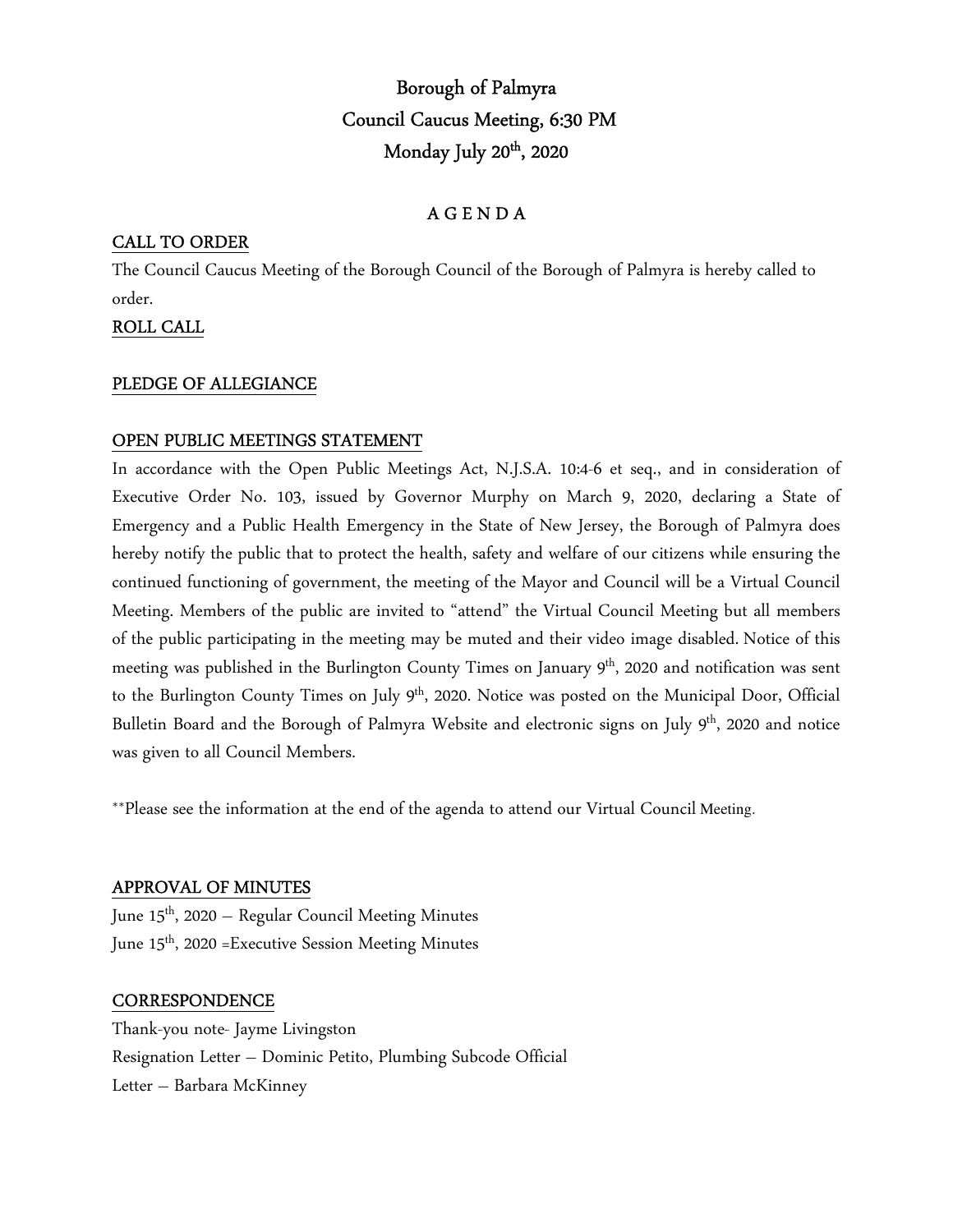#### REDEVELOPMENT

- Rt. 73 South Redevelopment Area- Update
- Outlaw Training & Fitness/620-622 Highland Ave Redevelopment Project Update
- Redevelopment Study Block 80 Lot 6, former Knights of Columbus property

#### PROFESSIONAL UPDATES

Andrew Brewer, Maraziti Falcon William Kirchner, ERI

#### PUBLIC COMMENT

We request those participants wishing to have or make a Public comment, email their questions or comments in advance to Borough Clerk Rita Jackson at djackson@boroughofpalmyra.com. The opportunity to submit comments prior to meeting expires at 12:00 PM on Monday July  $20^{th}$ , 2020. You must include "Meeting Question/ Comment" in the subject line and your name and full address for your comment to be considered valid. Comments submitted in a timely and complete manner will be reviewed and read during the virtual Council Meeting; it may be necessary to follow-up with persons submitting comments at a later date. All comments will become part of the record and included with the Meeting Minutes.

For those choose to "attend" the Virtual Meeting, Mayor Tait will open the meeting to the public for comments. Comments should be limited to no more than (2) two minutes. All comments will become part of the record and included with the Meeting Minutes.

#### ORDINANCES

#### ORDINANCE ON FIRST READING (Public Hearing August  $17<sup>th</sup>$ , 2020)

Ordinance 2020-08, An Ordinance Authorizing Special Emergency Appropriations Pursuant to N.J.S.A. 40A:4-53(b) to Fund the Costs Associated with the Execution of Codification for the Borough of Palmyra, County of Burlington, State of New Jersey in an amount not to exceed \$15,000.00.

#### ORDINANCE ON SECOND READING

Ordinance 2020-06, Bond Ordinance Authorizing the Acquisition of Various Pieces of Equipment and Completion of Various Capital Improvements in and for the Borough of Palmyra, County of Burlington, New Jersey: Appropriating the Sum of \$2,019,800.00 Therefore; Authorizing the Issuance of General Obligation Bonds or Bond Anticipation Notes of the Borough of Palmyra, County of Burlington, New Jersey, In the Aggregate Principal Amount of Up to \$1,918,810.00 Making Certain Determinations and Covenants; and Authorizing Certain Related Actions in Connection with the Foregoing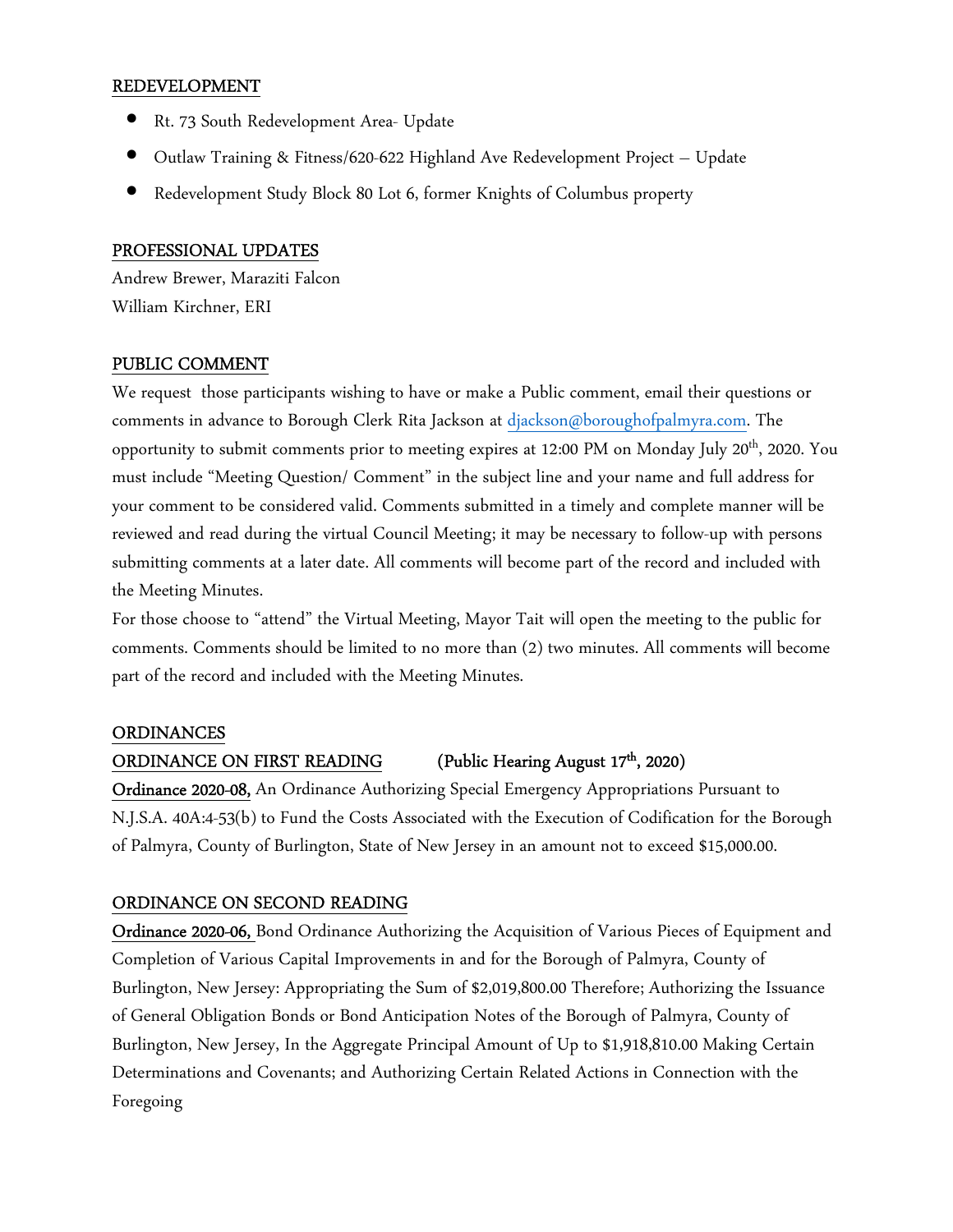Ordinance 2020-07, Bond Ordinance Authorizing the Completion of Various Improvements to the Sewer Utility System in and for the Borough of Palmyra, County of Burlington, State of New Jersey; Appropriating the Sum of \$812,000.00 Therefor; Authorizing the Issuance of General Obligation Bonds or Bond Anticipation Notes of the Borough of Palmyra, County of Burlington, State of New Jersey in the Aggregate Principal Amount of Up to \$771,400.00; Making Certain Determinations and Covenants; and Authorizing Certain Related Actions in Connection with the Foregoing

#### RESOLUTIONS

Resolution 2020-144 thru and Resolution 2020-160 will be enacted as a single motion, if either resolution needs additional discussion it will be removed from the consent agenda and voted on separately.

Resolution 2020-144, Resolution Requesting Approval of Item of Revenue and Appropriation N.J.S.A. 40A: 4-87 (Chapter 159) Municipal Court Alcohol Education, Rehab Fund DWI in the Amount of \$1,250.31

Resolution 2020-145, Resolution Requesting Approval of Item of Revenue and Appropriation N.J.S.A. 40A: 4-87 (Chapter 159) Body Armor Replacement Fund Grant in the Amount of \$2,010.82

Resolution 2020-146, Resolution Requesting Approval of Item of Revenue and Appropriation N.J.S.A. 40A: 4-87 (Chapter 159) 2017 Recycling Tonnage Grant in the Amount of \$7,943.70

Resolution 2020-147, Resolution Requesting Approval of Item of Revenue and Appropriation N.J.S.A. 40A: 4-87 (Chapter 159) NJDOT  $5<sup>th</sup>$  & Arch Street Project in the Amount of \$250,000.00

Resolution 2020-148, Resolution Requesting Approval of Item of Revenue and Appropriation N.J.S.A. 40A: 4-87 (Chapter 159) Clean Communities Grant in the Amount of \$15,442.11

Resolution 2020-149, Resolution Authorizing the Execution of a Contract Renewing Membership in the Burlington County Municipal Joint Insurance Fund

Resolution 2020-150, Resolution Authorizing the Execution of a Contract with Lincoln Retirement Services, LLC and adopting the revised Plan 92-PD- Lincoln- 121316

Resolution 2020-151, Resolution Authorizing the 2020-2021 Liquor License Renewal of Ashburn - Corporation T/A Rodger Wilco Liquor Store Plenary Retail Distribution License #0327-44-005-008

Resolution 2020-152, Resolution Authorizing the 2020-2021 Liquor License Renewal of HARIKRISHNA Liquors Inc. T/A Palmyra Liquors Plenary Retail Distribution License #0327-44-004-006

Resolution 2020-153, Resolution Authorizing the Rescinding of Resolution 2020-115 Authorizing the Tax Collector to Process Third Quarter "Estimated" Tax Bills and Authorizing the Extension of the Grace Period for 2020 Third Quarter Property Tax Payment

Resolution 2020-154, Resolution Authorizing Membership in the Burlington County Mutual Aid and Assistance Agreement with Participating Units

Resolution 2020-155, Resolution Authorizing the acquisition of a Fairbanks submersible pump from Municipal Maintenance Company per the attached quotation dated July 8, 2020 in the amount of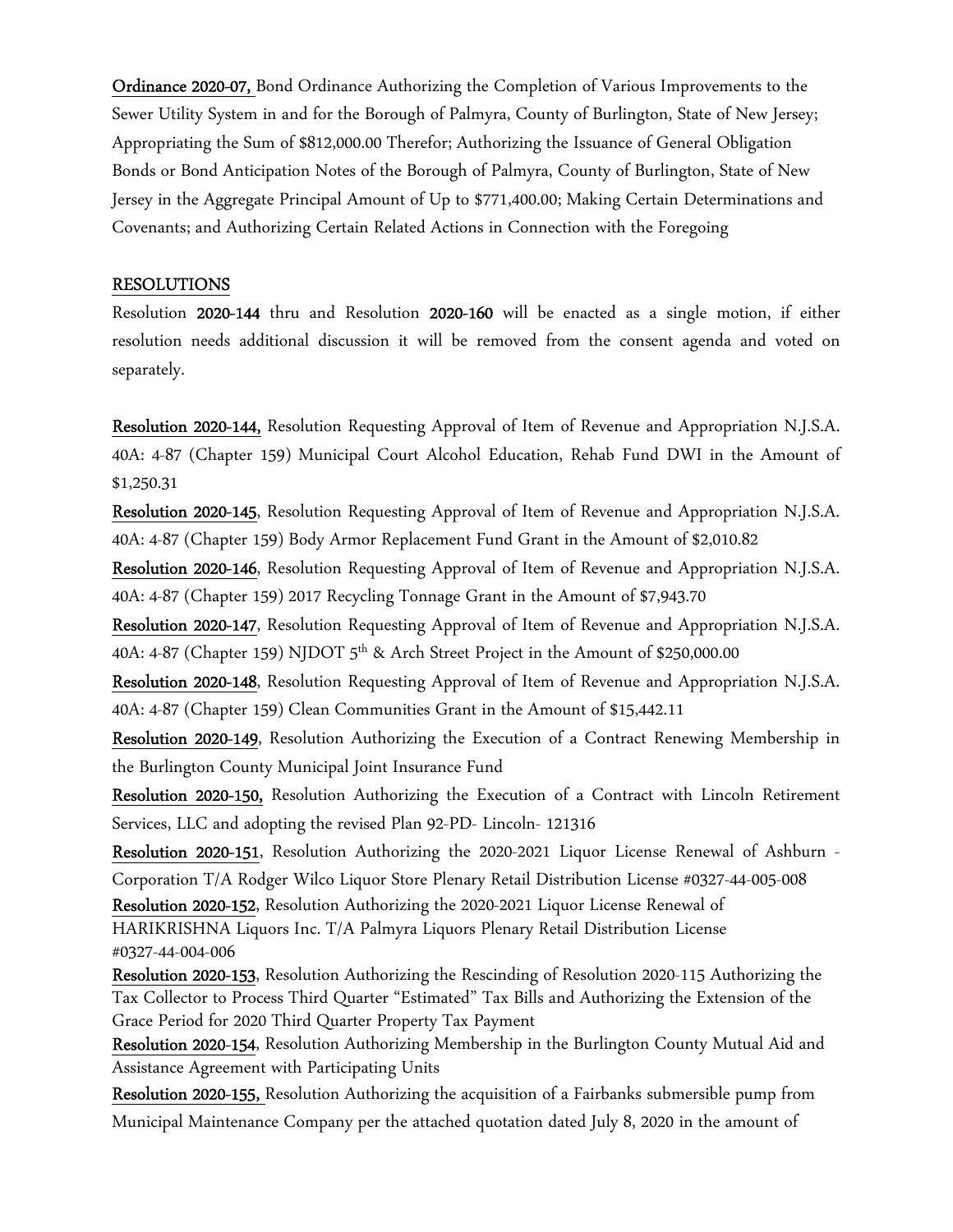\$31,750 and per ERI's recommendation; this is an emergency acquisition requiring a waiver from soliciting additional formal quotes and was previously authorized in the 2019 Sewer Capital Ordinance Resolution 2020-156, Resolution appointing Linda Yansick as a full-time employee as Tax Clerk/Public

Works Administrative Assistant at the hourly rate of \$15.28 retroactive to July 3, 2020

Resolution 2020-157, Resolution Authorizing the 2020-2021 Liquor License Renewal of John P Gerew Inc T/A ark Tavern Plenary Retail Consumption License #0327-33-006-004

Resolution 2020-158, Resolution Appointing James Fries Jr. as a Member of the Palmyra Fire Department

Resolution 20520-159, Resolution Authorizing the 2020-2021 Liquor License Renewal for Milmarian Inc. ABC Pocket License #0327-33-002-003

Resolution 2020-160, Resolution Authorizing the Payment of Bills for the Month of July 2020 in the Amount of \$1,433,467.15

## MOTION TO APPROVE TREASURERS REPORTS

• May 2020

## MOTION TO APPROVE SOCIAL PERMIT

• Social Permit – Palmyra Fire Company- Beer Fest October 3rd, 2020

#### DISCUSSION ITEMS

- Collective Bargaining Agreement with Palmyra Police Association
- Borough Hall staffing and re-opening to the public
- Willingboro Animal Control Shared Service Agreement
- Former mayor Michelle Arnold advance travel funds owed the Borough and deleted emails
- 2020 Annual New Jersey State League of Municipalities Conference November 17-19<sup>th</sup>, 2020
- Facility Usage Request documents
- Travel policy pursuant to Governor's order re: travel to certain states
- Veterans Parking Only signs
- Additional Sick/PTO days for staff pursuant to previous policy and the ongoing COVID-19 pandemic
- Requests for purchase of two Borough-owned lots
- 2019 Small Cities Public Facilities Grant for installation of ADA compliant crosswalks
- LUB appointment to fill Class IV vacancy
- Grant opportunities: